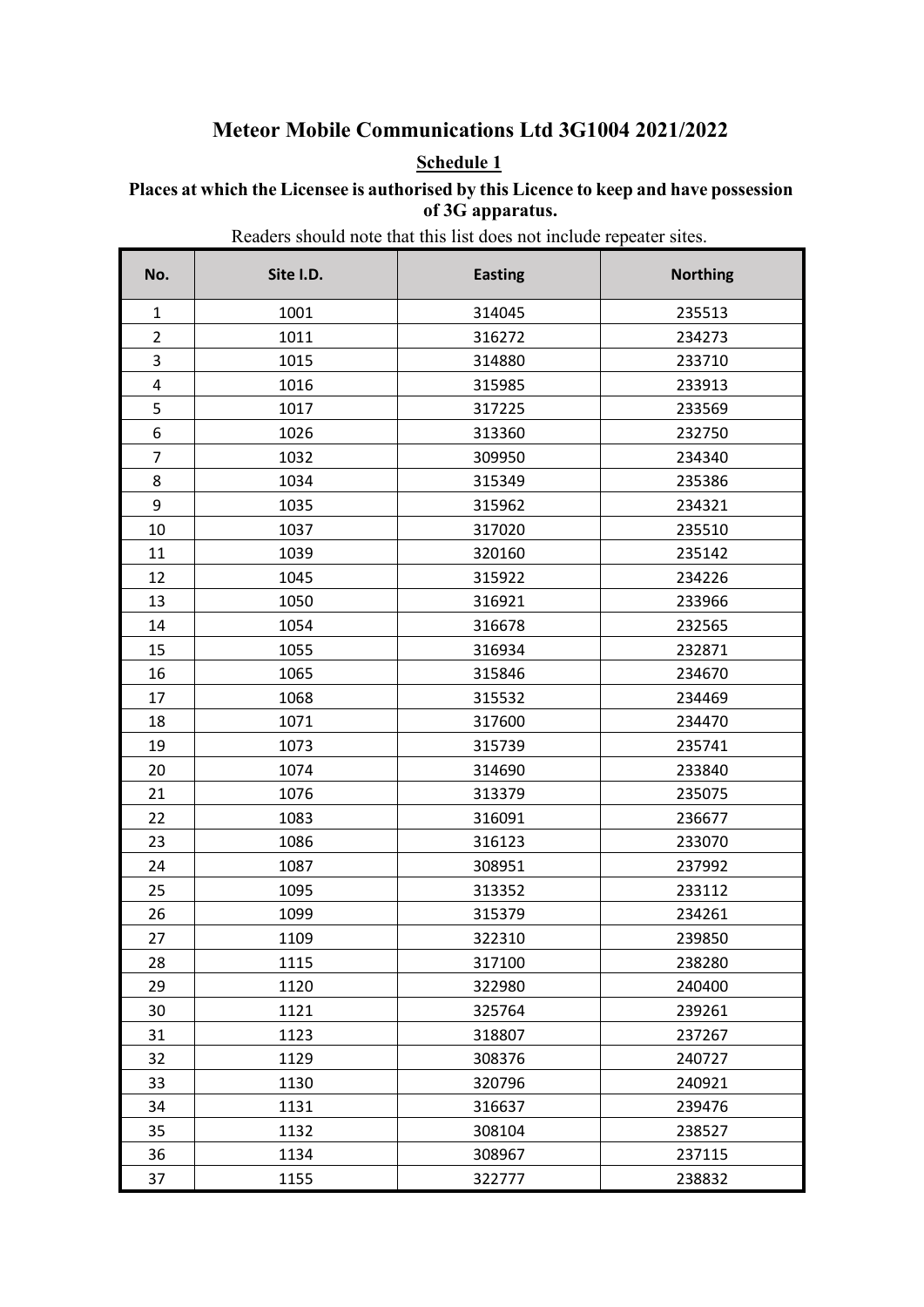| No. | Site I.D. | <b>Easting</b> | <b>Northing</b> |
|-----|-----------|----------------|-----------------|
| 38  | 1157      | 317617         | 238714          |
| 39  | 1159      | 313864         | 236106          |
| 40  | 1161      | 306692         | 238039          |
| 41  | 1165      | 319417         | 237071          |
| 42  | 1168      | 322801         | 239526          |
| 43  | 1171      | 305055         | 238066          |
| 44  | 1173      | 317786         | 235624          |
| 45  | 1174      | 313708         | 238209          |
| 46  | 1177      | 307888         | 236258          |
| 47  | 1180      | 307776         | 238956          |
| 48  | 1184      | 307187         | 239226          |
| 49  | 1195      | 316642         | 236425          |
| 50  | 1197      | 316688         | 240807          |
| 51  | 1198      | 317121         | 234268          |
| 52  | 1200      | 308261         | 235231          |
| 53  | 1202      | 317610         | 232830          |
| 54  | 1207      | 312213         | 231777          |
| 55  | 1210      | 315621         | 228128          |
| 56  | 1211      | 318125         | 225550          |
| 57  | 1223      | 322364         | 225871          |
| 58  | 1224      | 319059         | 230122          |
| 59  | 1230      | 317172         | 229463          |
| 60  | 1233      | 316514         | 230849          |
| 61  | 1234      | 312304         | 231273          |
| 62  | 1237      | 307683         | 232553          |
| 63  | 1242      | 306996         | 231684          |
| 64  | 1251      | 320774         | 222295          |
| 65  | 1256      | 311272         | 227836          |
| 66  | 1257      | 312296         | 227134          |
| 67  | 1259      | 318570         | 227966          |
| 68  | 1264      | 315133         | 225611          |
| 69  | 1266      | 321977         | 223651          |
| 70  | 1271      | 318043         | 228410          |
| 71  | 1276      | 323810         | 220279          |
| 72  | 1281      | 314800         | 231750          |
| 73  | 1282      | 322650         | 226980          |
| 74  | 1283      | 308461         | 233930          |
| 75  | 1285      | 316030         | 232595          |
| 76  | 1288      | 315564         | 231235          |
| 77  | 1301      | 318980         | 220528          |
| 78  | 1302      | 319657         | 229772          |
| 79  | 1304      | 325898         | 225982          |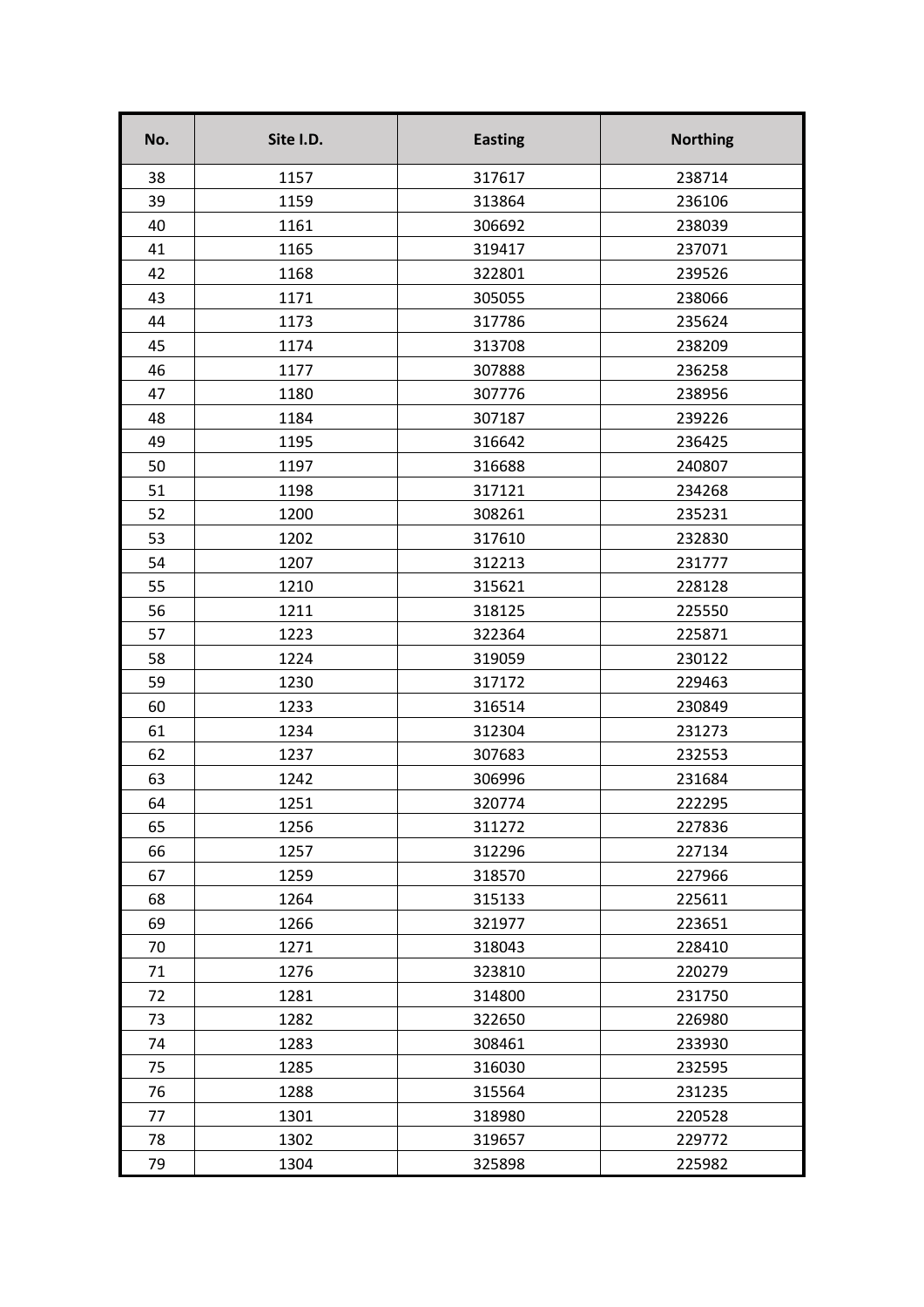| No. | Site I.D. | <b>Easting</b> | <b>Northing</b> |
|-----|-----------|----------------|-----------------|
| 80  | 1305      | 321143         | 224871          |
| 81  | 1307      | 323313         | 228633          |
| 82  | 1311      | 315523         | 229086          |
| 83  | 1312      | 320064         | 227912          |
| 84  | 1315      | 313386         | 226889          |
| 85  | 1317      | 313598         | 231770          |
| 86  | 1318      | 313831         | 232805          |
| 87  | 1319      | 316522         | 231785          |
| 88  | 1320      | 317656         | 230727          |
| 89  | 1323      | 309148         | 230561          |
| 90  | 1333      | 311193         | 232129          |
| 91  | 1335      | 317293         | 231871          |
| 92  | 1338      | 318432         | 233597          |
| 93  | 1342      | 317422         | 227613          |
| 94  | 1353      | 321370         | 229504          |
| 95  | 1355      | 317193         | 227976          |
| 96  | 1356      | 314451         | 227360          |
| 97  | 1362      | 305733         | 234264          |
| 98  | 1364      | 302010         | 226725          |
| 99  | 1366      | 298366         | 231136          |
| 100 | 1370      | 326108         | 219501          |
| 101 | 1386      | 256868         | 329581          |
| 102 | 1394      | 249786         | 157634          |
| 103 | 1399      | 302293         | 251874          |
| 104 | 1400      | 316500         | 234787          |
| 105 | 1402      | 313321         | 234258          |
| 106 | 1439      | 309784         | 240796          |
| 107 | 1443      | 317775         | 229695          |
| 108 | 1448      | 234171         | 225939          |
| 109 | 1464      | 313491         | 234143          |
| 110 | 1515      | 251072         | 154606          |
| 111 | 1604      | 317281         | 249512          |
| 112 | 1607      | 318900         | 248870          |
| 113 | 1611      | 322530         | 243698          |
| 114 | 1612      | 309820         | 244813          |
| 115 | 1616      | 307137         | 239350          |
| 116 | 1617      | 296115         | 290456          |
| 117 | 1619      | 305350         | 281500          |
| 118 | 1621      | 308575         | 275223          |
| 119 | 1627      | 309893         | 274815          |
| 120 | 1629      | 295278         | 293056          |
| 121 | 1630      | 297740         | 297410          |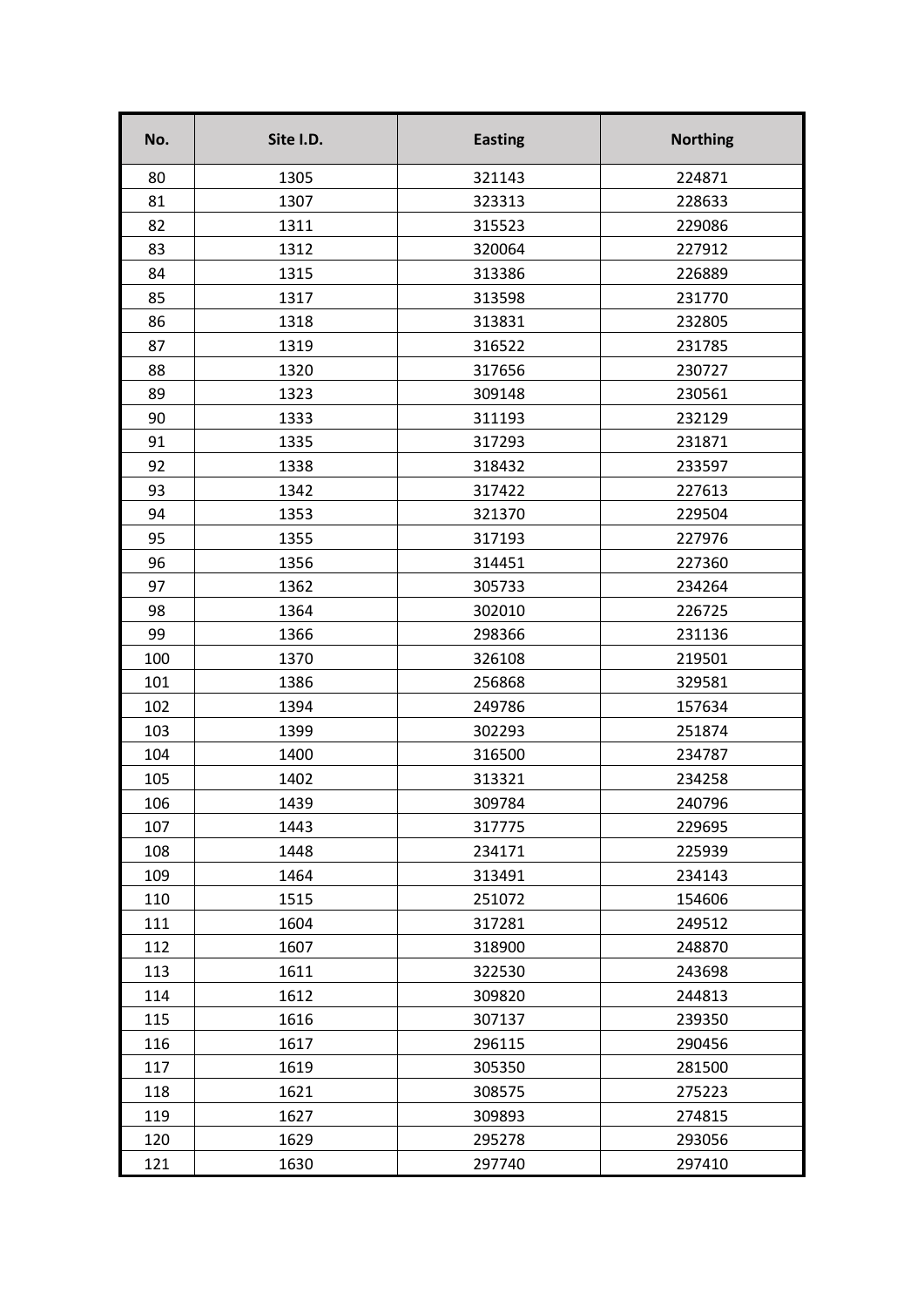| No. | Site I.D. | <b>Easting</b> | <b>Northing</b> |
|-----|-----------|----------------|-----------------|
| 122 | 1631      | 305891         | 289033          |
| 123 | 1632      | 297833         | 287447          |
| 124 | 1638      | 304066         | 261022          |
| 125 | 1640      | 286940         | 267930          |
| 126 | 1641      | 287465         | 267244          |
| 127 | 1643      | 296633         | 251698          |
| 128 | 1644      | 291735         | 263027          |
| 129 | 1645      | 296035         | 270008          |
| 130 | 1646      | 316501         | 267719          |
| 131 | 1650      | 303763         | 306737          |
| 132 | 1651      | 323135         | 246098          |
| 133 | 1657      | 324631         | 240260          |
| 134 | 1659      | 322787         | 249943          |
| 135 | 1660      | 307723         | 242296          |
| 136 | 1672      | 324620         | 243770          |
| 137 | 1674      | 319413         | 246413          |
| 138 | 1680      | 307542         | 257804          |
| 139 | 1684      | 325732         | 253235          |
| 140 | 1686      | 308050         | 236880          |
| 141 | 1690      | 313095         | 248324          |
| 142 | 1694      | 307991         | 234801          |
| 143 | 1807      | 307164         | 234785          |
| 144 | 1808      | 300845         | 235999          |
| 145 | 1811      | 293092         | 222905          |
| 146 | 1812      | 295022         | 235890          |
| 147 | 1813      | 291898         | 236571          |
| 148 | 1814      | 289373         | 240164          |
| 149 | 1816      | 289180         | 218050          |
| 150 | 1821      | 279421         | 214679          |
| 151 | 1822      | 295660         | 232650          |
| 152 | 1858      | 301700         | 222800          |
| 153 | 1935      | 318033         | 233125          |
| 154 | 2002      | 268550         | 242600          |
| 155 | 2004      | 259914         | 245267          |
| 156 | 2006      | 246026         | 239479          |
| 157 | 2007      | 241210         | 237477          |
| 158 | 2011      | 205865         | 241256          |
| 159 | 2014      | 277230         | 213705          |
| 160 | 2023      | 213821         | 188776          |
| 161 | 2031      | 264172         | 163498          |
| 162 | 2036      | 251826         | 139766          |
| 163 | 2040      | 255617         | 121447          |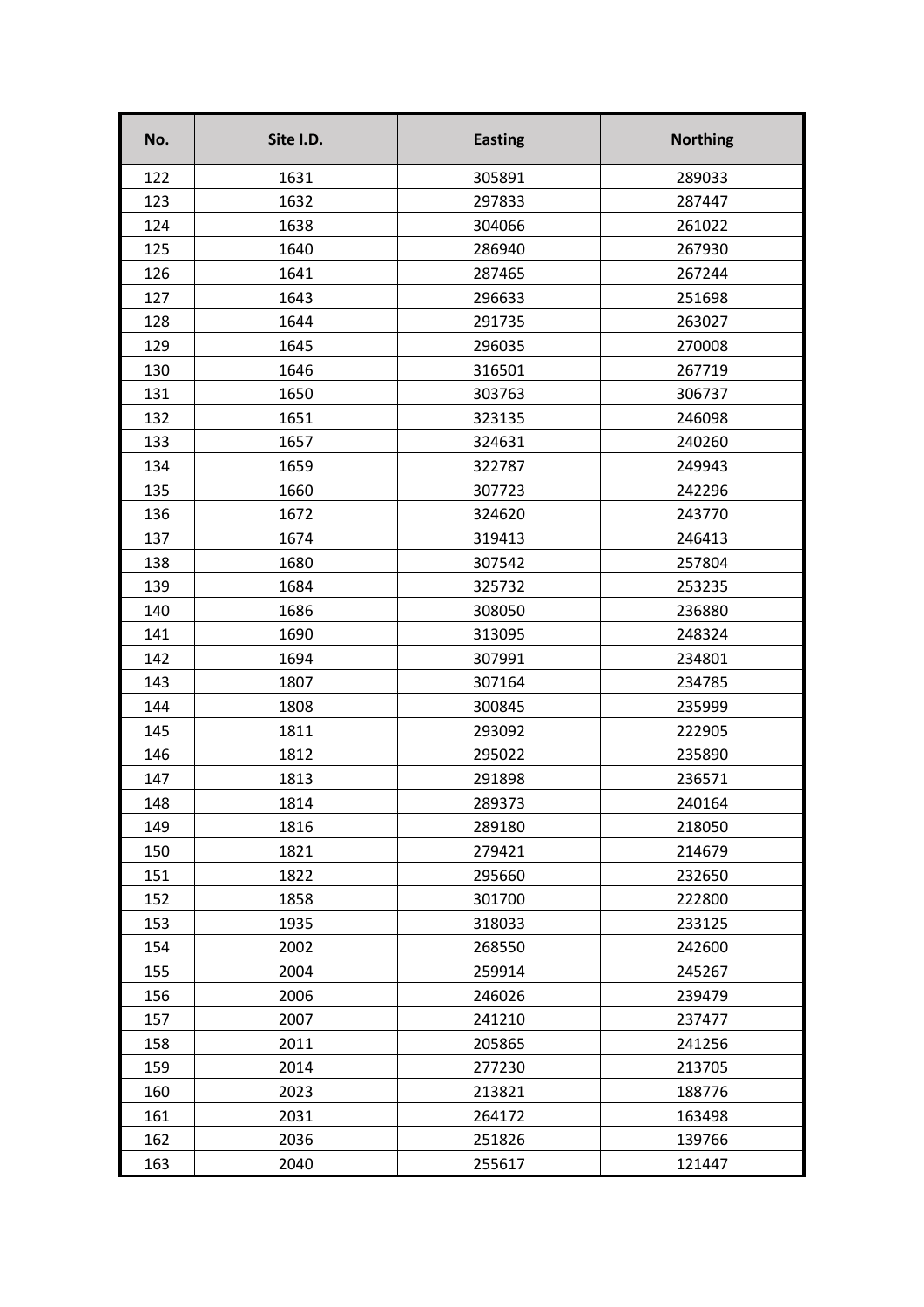| No. | Site I.D. | <b>Easting</b> | <b>Northing</b> |
|-----|-----------|----------------|-----------------|
| 164 | 2042      | 257843         | 112353          |
| 165 | 2043      | 327700         | 215250          |
| 166 | 2044      | 326073         | 209996          |
| 167 | 2045      | 327819         | 203184          |
| 168 | 2046      | 327510         | 197690          |
| 169 | 2048      | 328456         | 192202          |
| 170 | 2053      | 318160         | 162462          |
| 171 | 2062      | 314060         | 111670          |
| 172 | 2064      | 206950         | 241962          |
| 173 | 2078      | 322301         | 228785          |
| 174 | 2197      | 147289         | 146190          |
| 175 | 2218      | 175991         | 71744           |
| 176 | 2225      | 168029         | 71887           |
| 177 | 2226      | 171718         | 71095           |
| 178 | 2251      | 198678         | 77070           |
| 179 | 2254      | 180874         | 75357           |
| 180 | 2258      | 173183         | 67459           |
| 181 | 2259      | 166607         | 66427           |
| 182 | 2266      | 173900         | 72750           |
| 183 | 2269      | 162850         | 77000           |
| 184 | 2271      | 157200         | 87000           |
| 185 | 2272      | 156383         | 95260           |
| 186 | 2274      | 153917         | 108015          |
| 187 | 2277      | 150350         | 133659          |
| 188 | 2281      | 158501         | 159119          |
| 189 | 2282      | 154880         | 155610          |
| 190 | 2283      | 156629         | 158338          |
| 191 | 2287      | 151328         | 159750          |
| 192 | 2290      | 139060         | 161110          |
| 193 | 2291      | 138481         | 166847          |
| 194 | 2292      | 135292         | 175254          |
| 195 | 2294      | 137236         | 183118          |
| 196 | 2295      | 141188         | 189828          |
| 197 | 2298      | 145348         | 201520          |
| 198 | 2300      | 142033         | 216936          |
| 199 | 2302      | 137724         | 225777          |
| 200 | 2305      | 129700         | 225000          |
| 201 | 2308      | 157882         | 157057          |
| 202 | 2314      | 185170         | 230907          |
| 203 | 2317      | 152260         | 254484          |
| 204 | 2320      | 88345          | 209200          |
| 205 | 2327      | 123122         | 222919          |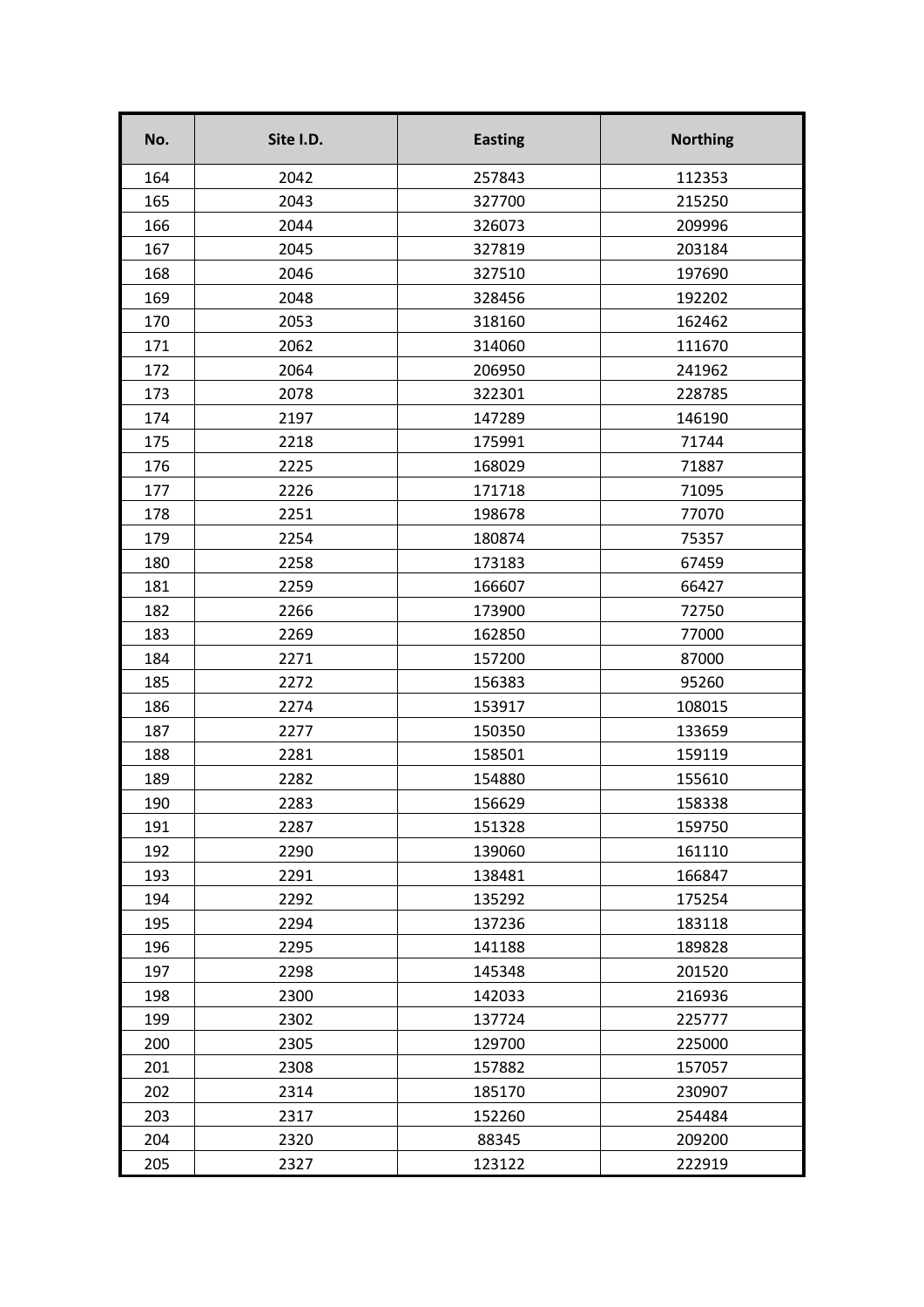| No. | Site I.D. | <b>Easting</b> | <b>Northing</b> |
|-----|-----------|----------------|-----------------|
| 206 | 2380      | 134745         | 225800          |
| 207 | 2410      | 210984         | 175280          |
| 208 | 2412      | 91017          | 142526          |
| 209 | 2413      | 143299         | 152750          |
| 210 | 2414      | 124761         | 150776          |
| 211 | 2415      | 105922         | 148099          |
| 212 | 2418      | 170958         | 135725          |
| 213 | 2419      | 148577         | 178054          |
| 214 | 2421      | 155261         | 153224          |
| 215 | 2437      | 182512         | 72934           |
| 216 | 2443      | 157487         | 156091          |
| 217 | 2446      | 157837         | 157698          |
| 218 | 2448      | 136978         | 179128          |
| 219 | 2449      | 164007         | 156897          |
| 220 | 2451      | 122786         | 165141          |
| 221 | 2455      | 155662         | 171959          |
| 222 | 2457      | 140651         | 162467          |
| 223 | 2462      | 96824          | 89246           |
| 224 | 2473      | 133817         | 149720          |
| 225 | 2487      | 211311         | 171767          |
| 226 | 2502      | 162172         | 69418           |
| 227 | 2506      | 139513         | 37857           |
| 228 | 2508      | 112678         | 105408          |
| 229 | 2511      | 181202         | 98451           |
| 230 | 2512      | 148916         | 54975           |
| 231 | 2540      | 316479         | 235888          |
| 232 | 2750      | 170242         | 69506           |
| 233 | 2751      | 168489         | 73861           |
| 234 | 2754      | 169274         | 70173           |
| 235 | 2755      | 169737         | 68566           |
| 236 | 2763      | 166827         | 68888           |
| 237 | 2764      | 163317         | 70782           |
| 238 | 2765      | 167490         | 72056           |
| 239 | 2766      | 167154         | 68179           |
| 240 | 2767      | 170889         | 74492           |
| 241 | 2809      | 155962         | 158403          |
| 242 | 3003      | 178844         | 227218          |
| 243 | 3007      | 150470         | 221240          |
| 244 | 3010      | 203769         | 180045          |
| 245 | 3013      | 180220         | 176320          |
| 246 | 3016      | 166950         | 164275          |
| 247 | 3017      | 249191         | 189768          |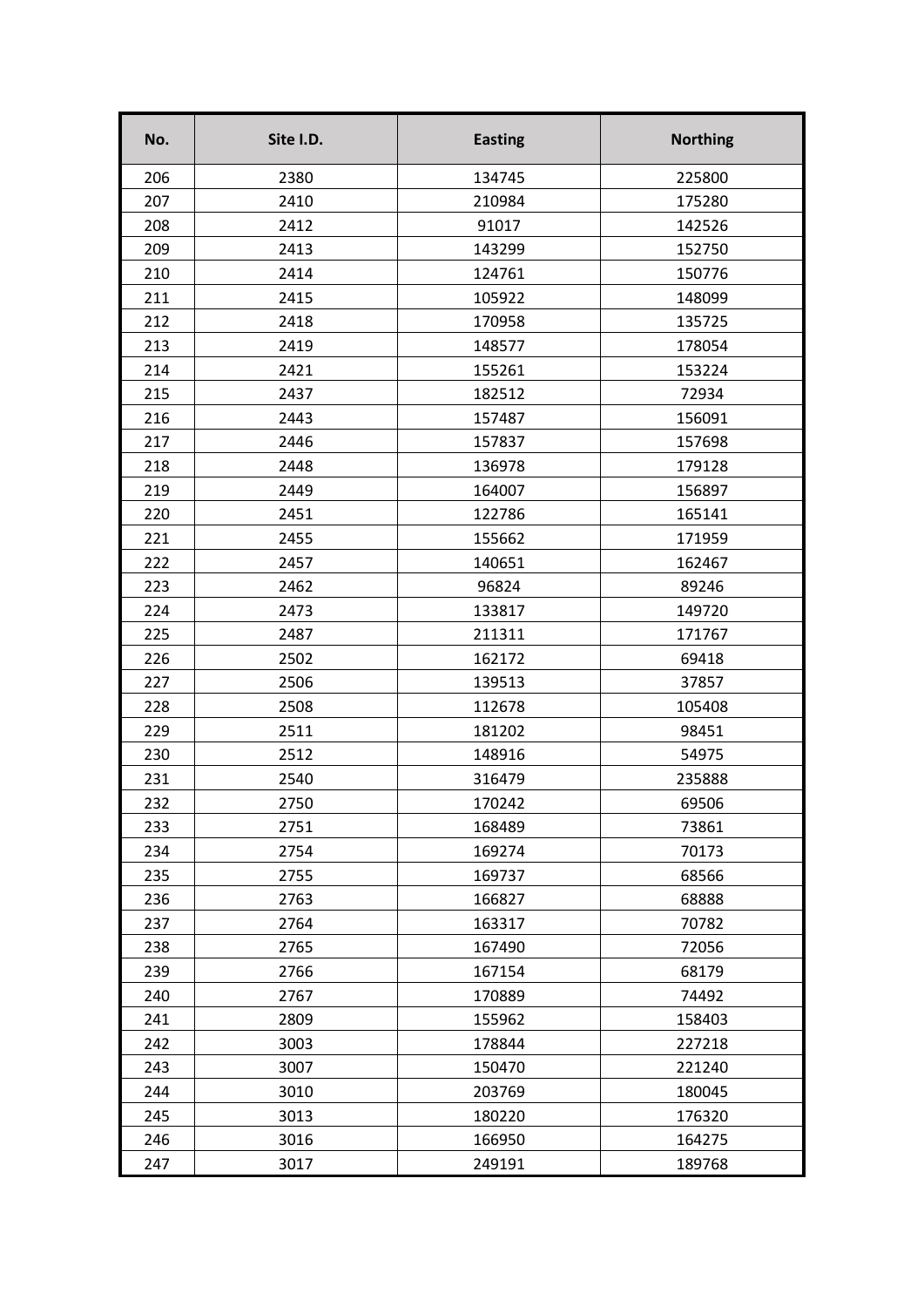| No. | Site I.D. | <b>Easting</b> | <b>Northing</b> |
|-----|-----------|----------------|-----------------|
| 248 | 3019      | 247515         | 176068          |
| 249 | 3020      | 233170         | 167795          |
| 250 | 3023      | 210406         | 143872          |
| 251 | 3025      | 207754         | 140789          |
| 252 | 3026      | 205388         | 130604          |
| 253 | 3031      | 180435         | 106200          |
| 254 | 3032      | 179523         | 93123           |
| 255 | 3037      | 168500         | 66311           |
| 256 | 3072      | 273106         | 124178          |
| 257 | 3076      | 249558         | 111094          |
| 258 | 3080      | 225800         | 87800           |
| 259 | 3101      | 81067          | 337497          |
| 260 | 3103      | 161626         | 276813          |
| 261 | 3114      | 138890         | 282500          |
| 262 | 3137      | 197166         | 310935          |
| 263 | 3141      | 192848         | 378424          |
| 264 | 3150      | 187656         | 361533          |
| 265 | 3275      | 317205         | 235798          |
| 266 | 3278      | 317897         | 234581          |
| 267 | 3279      | 279416         | 257845          |
| 268 | 3280      | 318350         | 232890          |
| 269 | 3281      | 318131         | 233893          |
| 270 | 3284      | 280043         | 213406          |
| 271 | 3285      | 314742         | 231137          |
| 272 | 3290      | 305255         | 254061          |
| 273 | 3291      | 315462         | 233364          |
| 274 | 3293      | 315350         | 232700          |
| 275 | 3294      | 313924         | 234595          |
| 276 | 3295      | 316913         | 232647          |
| 277 | 3296      | 317071         | 233213          |
| 278 | 3297      | 316336         | 233807          |
| 279 | 3300      | 325271         | 221649          |
| 280 | 3301      | 329675         | 210250          |
| 281 | 3303      | 311955         | 228930          |
| 282 | 3306      | 246642         | 199740          |
| 283 | 3307      | 325240         | 224140          |
| 284 | 3309      | 317729         | 230501          |
| 285 | 3311      | 316157         | 228623          |
| 286 | 3314      | 320625         | 227675          |
| 287 | 3320      | 316526         | 226367          |
| 288 | 3323      | 320277         | 230074          |
| 289 | 3329      | 307250         | 234165          |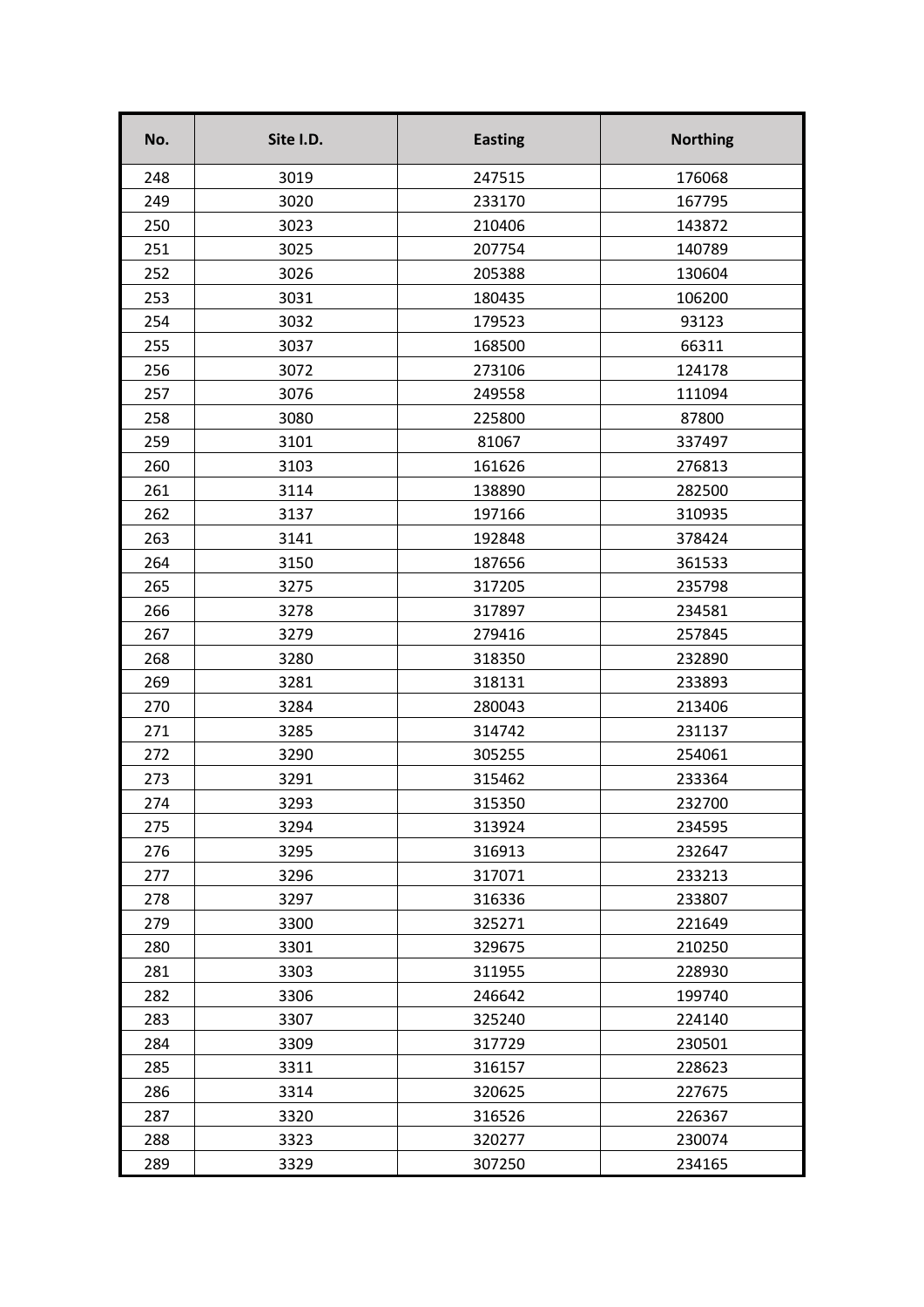| No. | Site I.D. | <b>Easting</b> | <b>Northing</b> |
|-----|-----------|----------------|-----------------|
| 290 | 3331      | 310844         | 229788          |
| 291 | 3335      | 311900         | 233400          |
| 292 | 3336      | 188122         | 135921          |
| 293 | 3337      | 312691         | 233814          |
| 294 | 3340      | 309458         | 228569          |
| 295 | 3345      | 272579         | 177641          |
| 296 | 3347      | 307905         | 234060          |
| 297 | 3351      | 277405         | 240040          |
| 298 | 3353      | 309052         | 236030          |
| 299 | 3356      | 263117         | 210487          |
| 300 | 3357      | 254394         | 212435          |
| 301 | 3359      | 307144         | 239576          |
| 302 | 3361      | 180913         | 113179          |
| 303 | 3373      | 315073         | 236306          |
| 304 | 3375      | 303631         | 241200          |
| 305 | 3379      | 299509         | 236614          |
| 306 | 3381      | 300754         | 236749          |
| 307 | 3382      | 297264         | 232973          |
| 308 | 3383      | 184944         | 67750           |
| 309 | 3385      | 293356         | 236758          |
| 310 | 3394      | 178371         | 66876           |
| 311 | 3395      | 155410         | 69462           |
| 312 | 3398      | 323558         | 260692          |
| 313 | 3401      | 156816         | 71877           |
| 314 | 3403      | 164989         | 75932           |
| 315 | 3405      | 168752         | 76337           |
| 316 | 3406      | 167048         | 72411           |
| 317 | 3412      | 169765         | 73401           |
| 318 | 3414      | 168051         | 75080           |
| 319 | 3417      | 170834         | 73638           |
| 320 | 3418      | 172820         | 75377           |
| 321 | 3420      | 166545         | 74658           |
| 322 | 3423      | 174840         | 73537           |
| 323 | 3424      | 173397         | 73600           |
| 324 | 3427      | 172272         | 71328           |
| 325 | 3429      | 164571         | 70792           |
| 326 | 3430      | 165869         | 71868           |
| 327 | 3433      | 165627         | 70415           |
| 328 | 3441      | 167899         | 70391           |
| 329 | 3447      | 164912         | 69914           |
| 330 | 3448      | 166397         | 72510           |
| 331 | 3450      | 170344         | 71567           |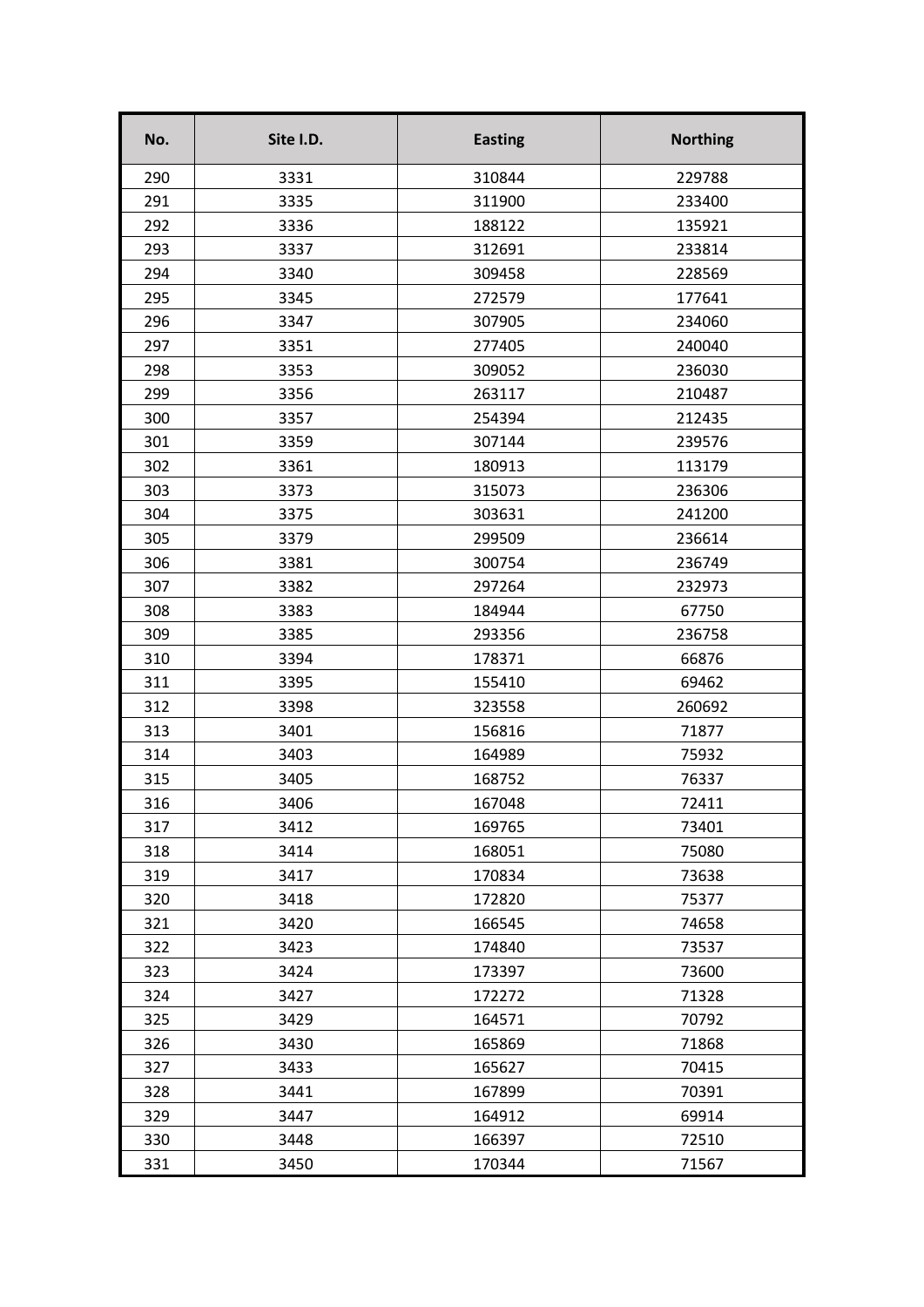| No. | Site I.D. | <b>Easting</b> | <b>Northing</b> |
|-----|-----------|----------------|-----------------|
| 332 | 3453      | 172627         | 68594           |
| 333 | 3455      | 175521         | 68334           |
| 334 | 3456      | 167543         | 69187           |
| 335 | 3458      | 164064         | 63308           |
| 336 | 3459      | 172548         | 65248           |
| 337 | 3463      | 170659         | 67235           |
| 338 | 3464      | 165200         | 68600           |
| 339 | 3473      | 177889         | 61909           |
| 340 | 3475      | 307425         | 303050          |
| 341 | 3476      | 287218         | 268178          |
| 342 | 3478      | 281372         | 319705          |
| 343 | 3479      | 330856         | 194773          |
| 344 | 3480      | 319126         | 235278          |
| 345 | 3485      | 317070         | 236140          |
| 346 | 3486      | 128793         | 224567          |
| 347 | 3488      | 141493         | 229681          |
| 348 | 3493      | 289231         | 219061          |
| 349 | 3495      | 131930         | 226010          |
| 350 | 3497      | 132514         | 226622          |
| 351 | 3498      | 121457         | 232606          |
| 352 | 3499      | 128252         | 225627          |
| 353 | 3500      | 308132         | 274158          |
| 354 | 3502      | 130710         | 227975          |
| 355 | 3504      | 134535         | 230044          |
| 356 | 3506      | 262036         | 113557          |
| 357 | 3510      | 185638         | 179482          |
| 358 | 3513      | 259585         | 111980          |
| 359 | 3515      | 260657         | 110487          |
| 360 | 3527      | 204046         | 242508          |
| 361 | 3529      | 332620         | 193370          |
| 362 | 3530      | 323244         | 172344          |
| 363 | 3531      | 303969         | 121391          |
| 364 | 3532      | 221900         | 123498          |
| 365 | 3533      | 219137         | 124158          |
| 366 | 3534      | 155152         | 98611           |
| 367 | 3535      | 218000         | 122750          |
| 368 | 3538      | 247469         | 198434          |
| 369 | 3541      | 286413         | 267374          |
| 370 | 3545      | 290022         | 220548          |
| 371 | 3546      | 328376         | 200923          |
| 372 | 3547      | 329918         | 203299          |
| 373 | 3549      | 273157         | 212207          |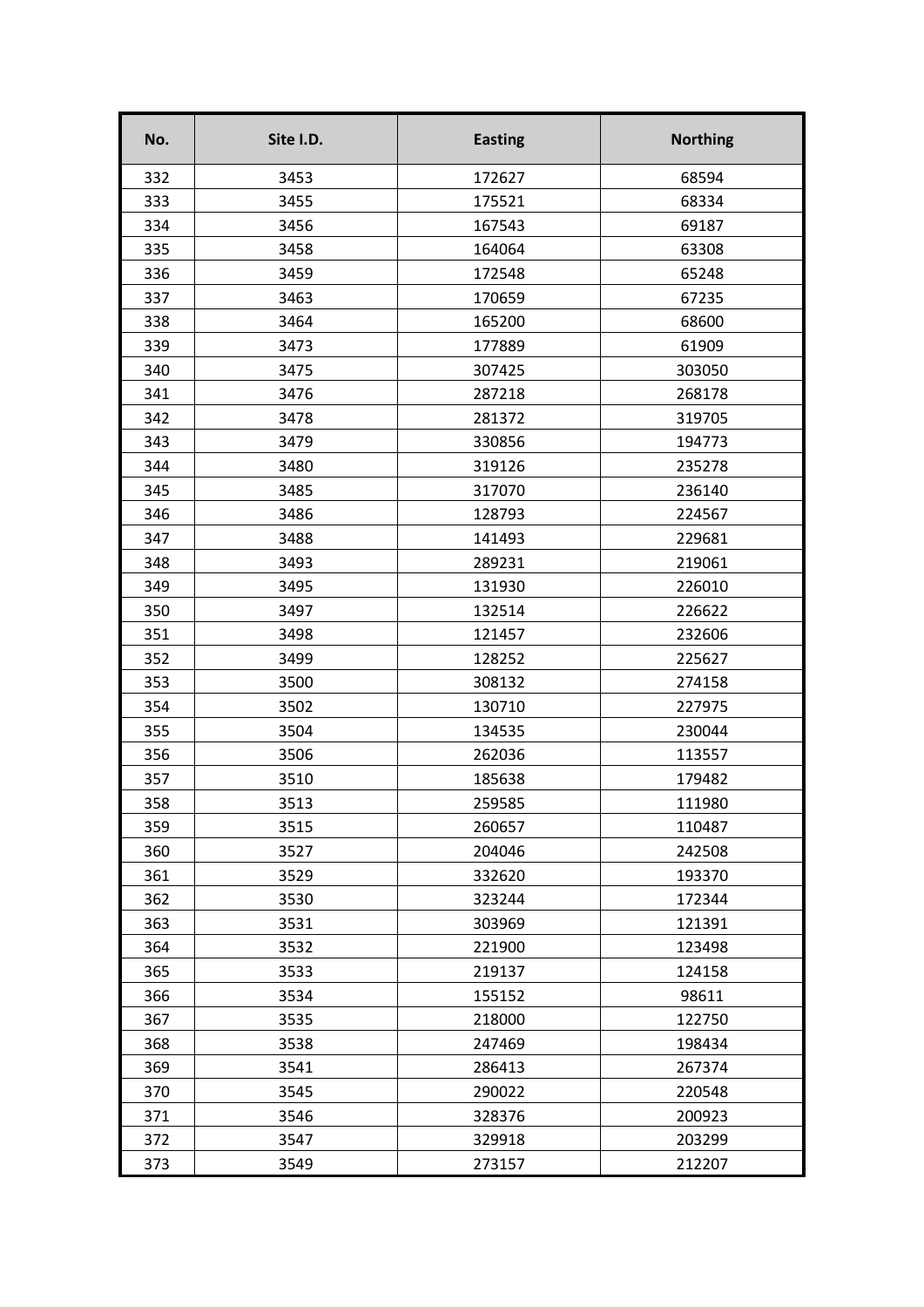| No. | Site I.D. | <b>Easting</b> | <b>Northing</b> |
|-----|-----------|----------------|-----------------|
| 374 | 3551      | 296635         | 140055          |
| 375 | 3554      | 295580         | 228350          |
| 376 | 3555      | 261204         | 112075          |
| 377 | 3557      | 313210         | 228880          |
| 378 | 3559      | 326646         | 254156          |
| 379 | 3563      | 314036         | 245145          |
| 380 | 3564      | 311250         | 243006          |
| 381 | 3566      | 315569         | 246823          |
| 382 | 3569      | 313143         | 240949          |
| 383 | 3571      | 318657         | 242504          |
| 384 | 3572      | 318475         | 241607          |
| 385 | 3576      | 327279         | 237854          |
| 386 | 3577      | 320407         | 246764          |
| 387 | 3581      | 317248         | 240790          |
| 388 | 3582      | 317996         | 239953          |
| 389 | 3584      | 321022         | 236014          |
| 390 | 3585      | 324305         | 245297          |
| 391 | 3586      | 314000         | 239196          |
| 392 | 3588      | 323723         | 244264          |
| 393 | 3590      | 317847         | 237397          |
| 394 | 3591      | 322001         | 239156          |
| 395 | 3594      | 316470         | 236641          |
| 396 | 3598      | 155740         | 154206          |
| 397 | 3599      | 156359         | 154478          |
| 398 | 3605      | 160897         | 158998          |
| 399 | 3606      | 158863         | 160389          |
| 400 | 3607      | 165071         | 162860          |
| 401 | 3610      | 156279         | 155929          |
| 402 | 3613      | 304759         | 308122          |
| 403 | 3614      | 309528         | 275750          |
| 404 | 3616      | 135040         | 173780          |
| 405 | 3617      | 250071         | 154825          |
| 406 | 3618      | 251020         | 153870          |
| 407 | 3629      | 158936         | 156291          |
| 408 | 3634      | 318736         | 224946          |
| 409 | 3635      | 208671         | 139818          |
| 410 | 3643      | 326508         | 216854          |
| 411 | 3644      | 283445         | 304864          |
| 412 | 3646      | 271773         | 127489          |
| 413 | 3647      | 296853         | 234388          |
| 414 | 3648      | 279814         | 215646          |
| 415 | 3651      | 263798         | 110278          |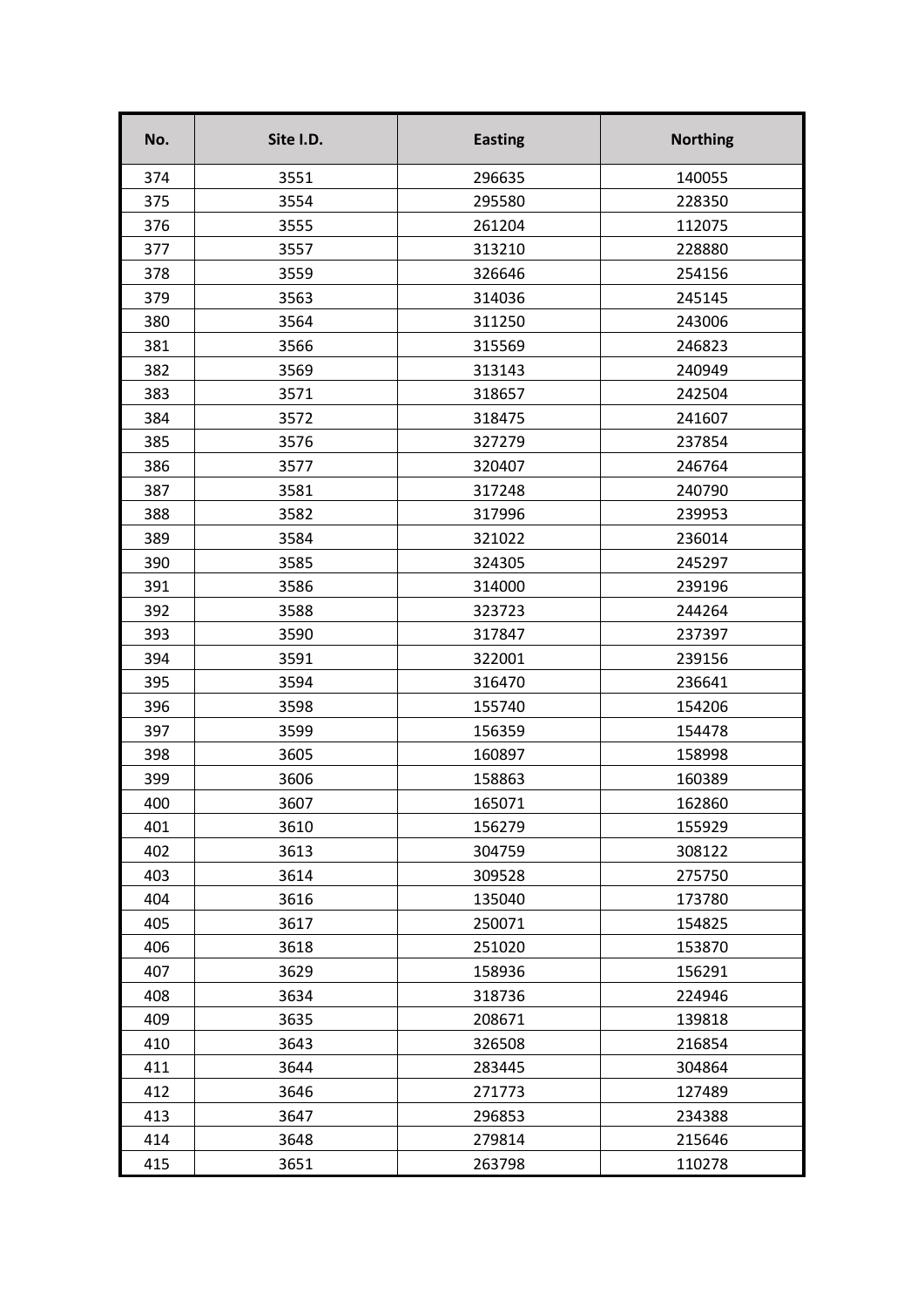| No. | Site I.D. | <b>Easting</b> | <b>Northing</b> |
|-----|-----------|----------------|-----------------|
| 416 | 3653      | 273680         | 177339          |
| 417 | 3659      | 213822         | 189811          |
| 418 | 3661      | 266046         | 334492          |
| 419 | 3667      | 137174         | 232989          |
| 420 | 3671      | 213920         | 394693          |
| 421 | 3674      | 314263         | 273376          |
| 422 | 3676      | 189089         | 71300           |
| 423 | 3679      | 308373         | 232612          |
| 424 | 3683      | 329294         | 237560          |
| 425 | 3689      | 329654         | 211004          |
| 426 | 3694      | 317397         | 234823          |
| 427 | 3701      | 166842         | 71788           |
| 428 | 3704      | 167760         | 71640           |
| 429 | 3706      | 166400         | 71050           |
| 430 | 3707      | 168176         | 71006           |
| 431 | 3712      | 167340         | 70875           |
| 432 | 3719      | 167725         | 71842           |
| 433 | 3723      | 163538         | 69586           |
| 434 | 3810      | 151725         | 149510          |
| 435 | 3815      | 221419         | 399902          |
| 436 | 3821      | 220356         | 122599          |
| 437 | 3823      | 305014         | 234162          |
| 438 | 3861      | 179304         | 66691           |
| 439 | 3862      | 258914         | 102338          |
| 440 | 3863      | 306078         | 226040          |
| 441 | 3864      | 323375         | 222684          |
| 442 | 3865      | 278949         | 267370          |
| 443 | 3866      | 155050         | 228300          |
| 444 | 3867      | 217566         | 405212          |
| 445 | 3900      | 153892         | 158373          |
| 446 | 3901      | 156944         | 155617          |
| 447 | 3902      | 153424         | 154083          |
| 448 | 3903      | 158185         | 156361          |
| 449 | 3904      | 159660         | 157001          |
| 450 | 3953      | 129078         | 225161          |
| 451 | 3956      | 129855         | 225612          |
| 452 | 3958      | 130926         | 226431          |
| 453 | 3960      | 129743         | 225100          |
| 454 | 3962      | 133757         | 178302          |
| 455 | 3963      | 130042         | 225280          |
| 456 | 3964      | 126078         | 224882          |
| 457 | 3965      | 128447         | 224278          |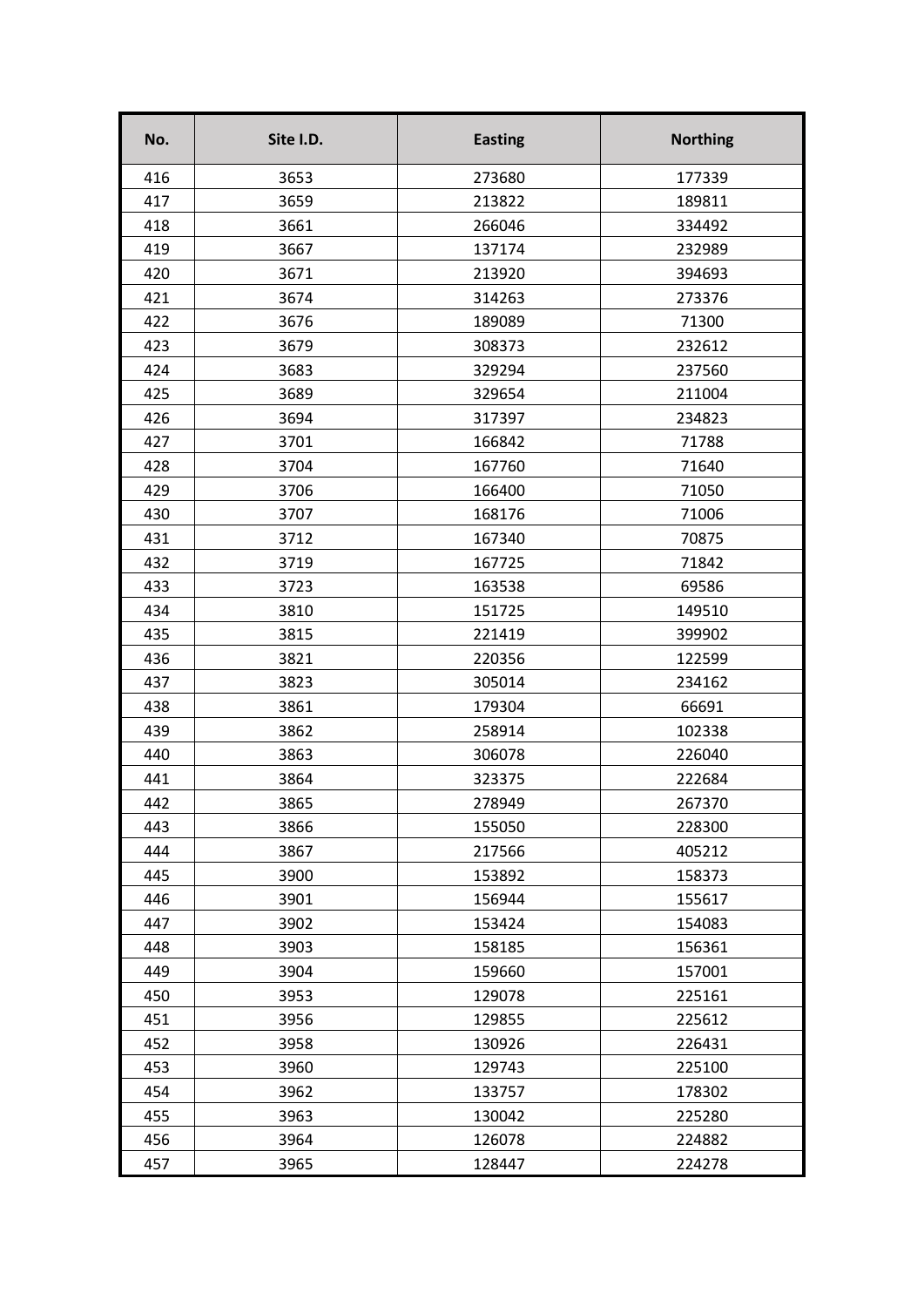| No. | Site I.D. | <b>Easting</b> | <b>Northing</b> |
|-----|-----------|----------------|-----------------|
| 458 | 3966      | 130369         | 225156          |
| 459 | 3967      | 128074         | 225394          |
| 460 | 3969      | 130014         | 225599          |
| 461 | 3970      | 129540         | 226515          |
| 462 | 3972      | 134062         | 227396          |
| 463 | 3973      | 129330         | 224904          |
| 464 | 3974      | 130365         | 226680          |
| 465 | 3981      | 129102         | 226354          |
| 466 | 3982      | 130649         | 225967          |
| 467 | 3983      | 168696         | 72999           |
| 468 | 3987      | 170071         | 70872           |
| 469 | 4003      | 143431         | 252041          |
| 470 | 4004      | 143057         | 252392          |
| 471 | 4005      | 146032         | 258698          |
| 472 | 4012      | 152633         | 310069          |
| 473 | 4018      | 169317         | 335917          |
| 474 | 4027      | 98757          | 282184          |
| 475 | 4032      | 125376         | 251682          |
| 476 | 4040      | 122320         | 226397          |
| 477 | 4042      | 96709          | 275500          |
| 478 | 4043      | 71486          | 252470          |
| 479 | 4047      | 112976         | 222495          |
| 480 | 4048      | 68572          | 262817          |
| 481 | 4050      | 148300         | 287520          |
| 482 | 4053      | 124105         | 287844          |
| 483 | 4068      | 98520          | 293630          |
| 484 | 4072      | 166262         | 346793          |
| 485 | 4079      | 217188         | 414478          |
| 486 | 4084      | 176792         | 411825          |
| 487 | 4085      | 176908         | 376090          |
| 488 | 4103      | 134263         | 140320          |
| 489 | 4105      | 123012         | 129580          |
| 490 | 4106      | 106549         | 125528          |
| 491 | 4108      | 105626         | 113498          |
| 492 | 4113      | 76952          | 117155          |
| 493 | 4115      | 91997          | 100388          |
| 494 | 4117      | 99547          | 92469           |
| 495 | 4118      | 104490         | 89150           |
| 496 | 4123      | 123960         | 76090           |
| 497 | 4124      | 133880         | 72141           |
| 498 | 4126      | 139880         | 66150           |
| 499 | 4133      | 77507          | 96551           |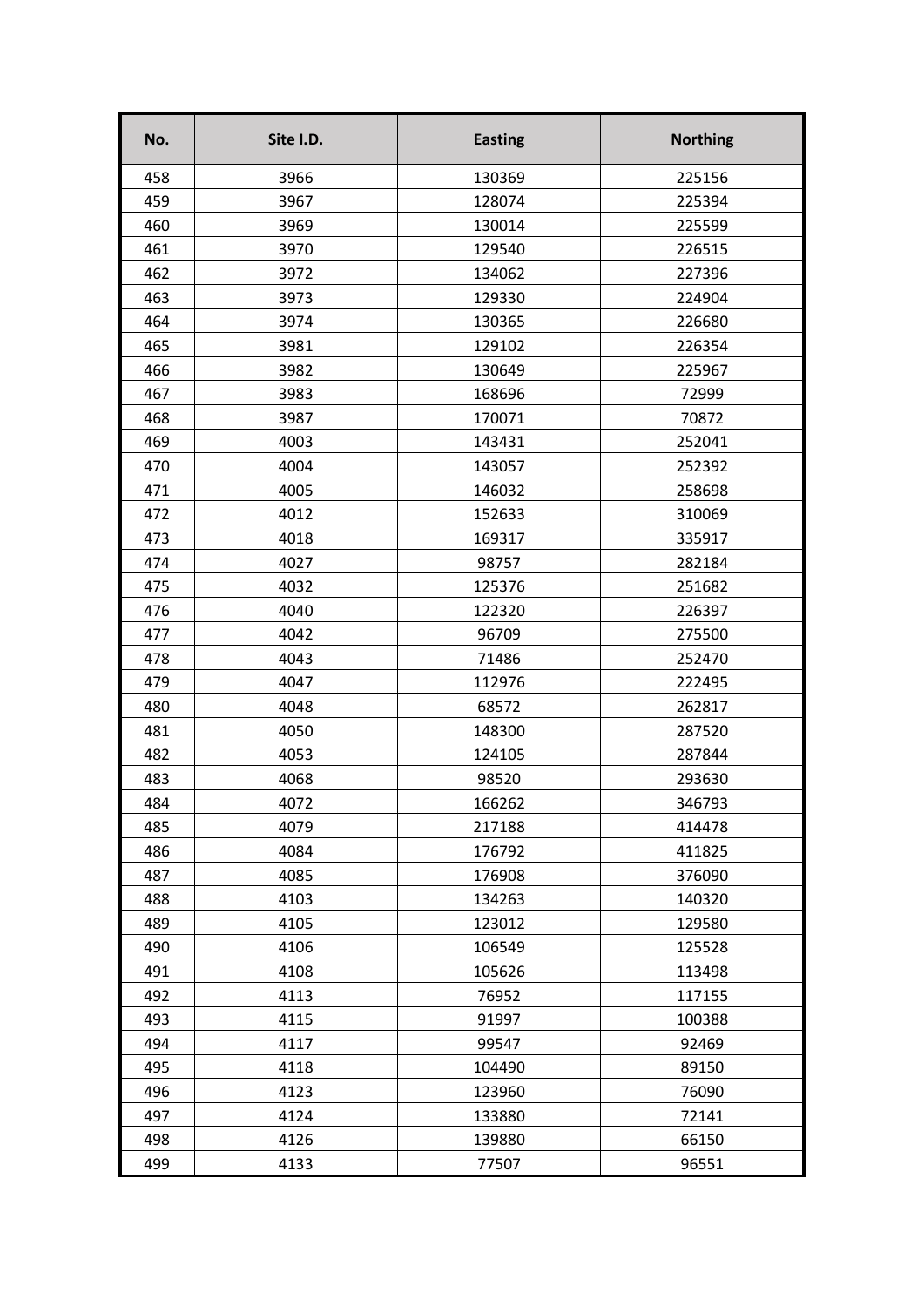| No. | Site I.D. | <b>Easting</b> | <b>Northing</b> |
|-----|-----------|----------------|-----------------|
| 500 | 4148      | 93140          | 34923           |
| 501 | 4152      | 143808         | 50846           |
| 502 | 4154      | 155520         | 58990           |
| 503 | 4157      | 175251         | 146470          |
| 504 | 4158      | 182988         | 141979          |
| 505 | 4164      | 240283         | 120770          |
| 506 | 4170      | 126517         | 211267          |
| 507 | 4181      | 136612         | 208890          |
| 508 | 4201      | 282739         | 229478          |
| 509 | 4202      | 282978         | 224405          |
| 510 | 4205      | 306025         | 309152          |
| 511 | 4206      | 301750         | 249250          |
| 512 | 4207      | 286750         | 266700          |
| 513 | 4209      | 233987         | 231495          |
| 514 | 4210      | 232920         | 236190          |
| 515 | 4213      | 250986         | 250446          |
| 516 | 4214      | 268578         | 234429          |
| 517 | 4216      | 288608         | 232181          |
| 518 | 4217      | 263976         | 240541          |
| 519 | 4219      | 252821         | 233882          |
| 520 | 4221      | 244372         | 226427          |
| 521 | 4222      | 242124         | 221289          |
| 522 | 4231      | 237663         | 258534          |
| 523 | 4232      | 316049         | 273452          |
| 524 | 4233      | 224609         | 272650          |
| 525 | 4237      | 222911         | 238556          |
| 526 | 4240      | 260378         | 289533          |
| 527 | 4245      | 208996         | 248148          |
| 528 | 4246      | 214020         | 255079          |
| 529 | 4249      | 231527         | 280414          |
| 530 | 4251      | 255169         | 280362          |
| 531 | 4256      | 258005         | 307634          |
| 532 | 4257      | 290591         | 296806          |
| 533 | 4260      | 267450         | 333200          |
| 534 | 4264      | 287184         | 325071          |
| 535 | 4275      | 195556         | 275426          |
| 536 | 4278      | 179060         | 280611          |
| 537 | 4283      | 187416         | 264662          |
| 538 | 4286      | 195889         | 250620          |
| 539 | 4287      | 225811         | 233180          |
| 540 | 4289      | 167875         | 278854          |
| 541 | 4301      | 290350         | 252630          |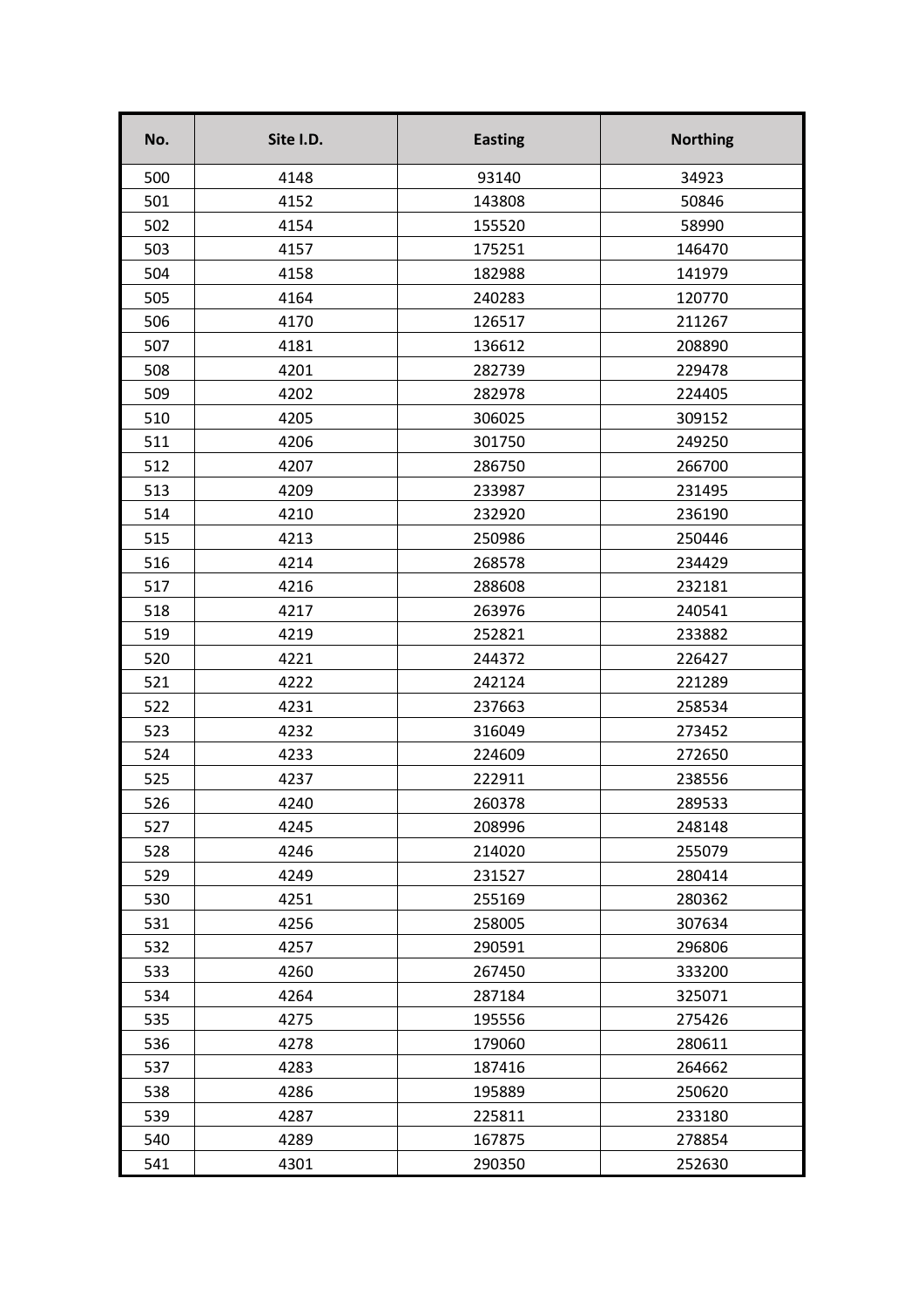| No. | Site I.D. | <b>Easting</b> | <b>Northing</b> |
|-----|-----------|----------------|-----------------|
| 542 | 4304      | 313990         | 282017          |
| 543 | 4330      | 277022         | 306747          |
| 544 | 4335      | 213240         | 275469          |
| 545 | 4337      | 287590         | 271195          |
| 546 | 4338      | 288714         | 266831          |
| 547 | 4339      | 297408         | 264877          |
| 548 | 4346      | 304406         | 245370          |
| 549 | 4351      | 311617         | 267473          |
| 550 | 4354      | 275602         | 328857          |
| 551 | 4378      | 320233         | 240088          |
| 552 | 4399      | 323357         | 217978          |
| 553 | 4401      | 273017         | 212333          |
| 554 | 4404      | 246783         | 198548          |
| 555 | 4409      | 298610         | 215847          |
| 556 | 4411      | 292919         | 208257          |
| 557 | 4414      | 290305         | 182428          |
| 558 | 4416      | 285528         | 166555          |
| 559 | 4420      | 318780         | 200392          |
| 560 | 4430      | 262527         | 111026          |
| 561 | 4433      | 254972         | 211336          |
| 562 | 4434      | 244944         | 208458          |
| 563 | 4445      | 271285         | 216868          |
| 564 | 4452      | 290823         | 156436          |
| 565 | 4454      | 258557         | 194011          |
| 566 | 4457      | 319471         | 156260          |
| 567 | 4458      | 302040         | 111840          |
| 568 | 4459      | 220660         | 212858          |
| 569 | 4460      | 227507         | 222571          |
| 570 | 4463      | 236651         | 219144          |
| 571 | 4465      | 257572         | 101618          |
| 572 | 4468      | 329846         | 212127          |
| 573 | 4469      | 324133         | 172860          |
| 574 | 4470      | 226800         | 183170          |
| 575 | 4471      | 280456         | 214774          |
| 576 | 4472      | 302974         | 122093          |
| 577 | 4473      | 316944         | 141805          |
| 578 | 4489      | 296999         | 233705          |
| 579 | 4493      | 324945         | 212652          |
| 580 | 4495      | 310088         | 114914          |
| 581 | 4499      | 270489         | 111275          |
| 582 | 4501      | 324393         | 173553          |
| 583 | 4502      | 312412         | 196782          |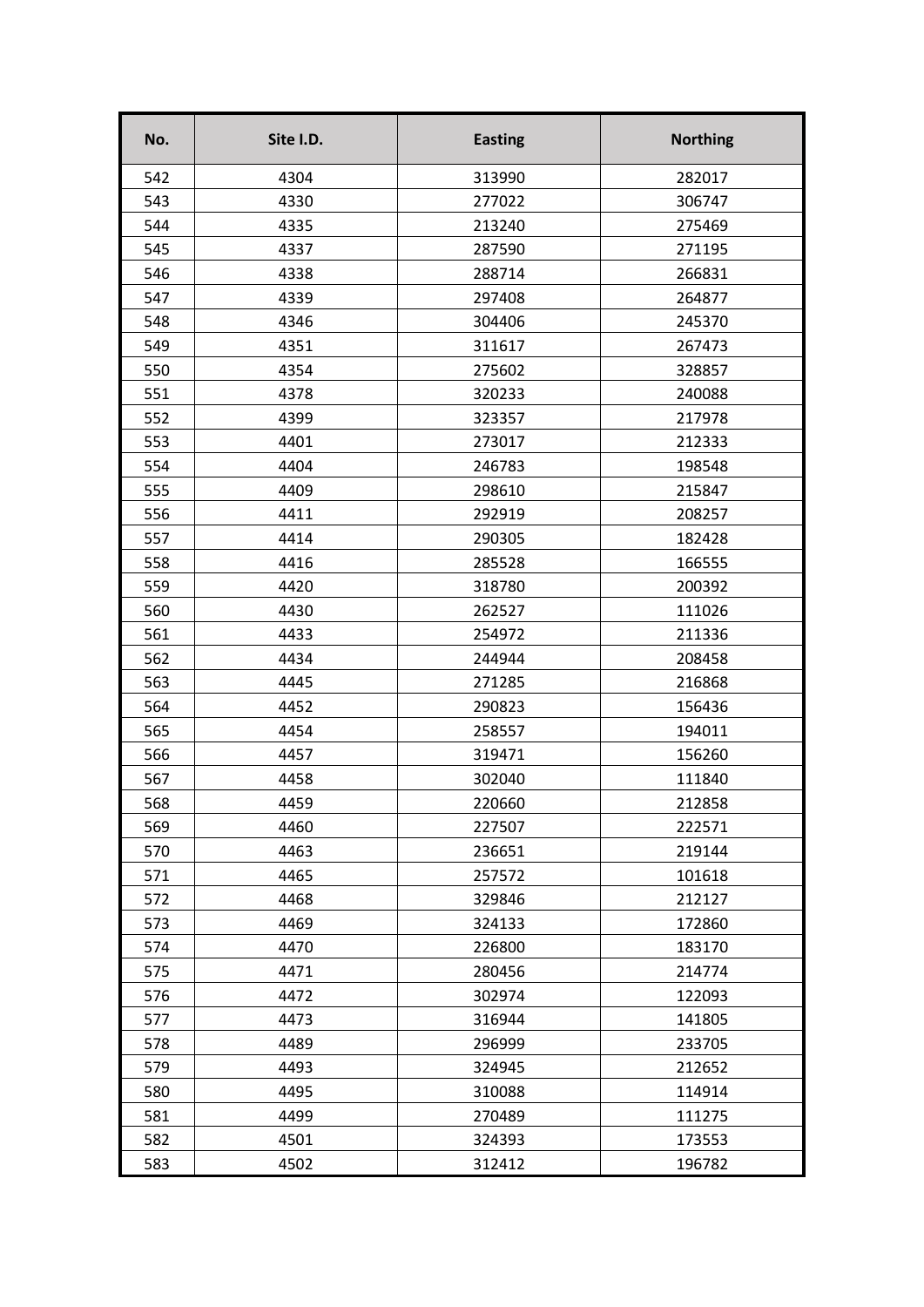| No. | Site I.D. | <b>Easting</b> | <b>Northing</b> |
|-----|-----------|----------------|-----------------|
| 584 | 4510      | 285461         | 221090          |
| 585 | 4525      | 326850         | 218800          |
| 586 | 4536      | 262934         | 152358          |
| 587 | 4542      | 269702         | 232045          |
| 588 | 4544      | 246455         | 197960          |
| 589 | 4545      | 225045         | 187630          |
| 590 | 4548      | 312114         | 179151          |
| 591 | 4549      | 318900         | 187750          |
| 592 | 4551      | 331363         | 185514          |
| 593 | 4552      | 322745         | 217505          |
| 594 | 4553      | 327472         | 205686          |
| 595 | 4559      | 207097         | 193157          |
| 596 | 4562      | 281177         | 285648          |
| 597 | 4574      | 257672         | 324643          |
| 598 | 4577      | 267084         | 348262          |
| 599 | 4579      | 250711         | 157300          |
| 600 | 4584      | 251947         | 156081          |
| 601 | 4639      | 287823         | 227330          |
| 602 | 4650      | 321693         | 216479          |
| 603 | 4662      | 324953         | 173584          |
| 604 | 4663      | 204306         | 241499          |
| 605 | 4666      | 329314         | 207452          |
| 606 | 4667      | 312913         | 240604          |
| 607 | 4670      | 251189         | 156214          |
| 608 | 4685      | 254428         | 200731          |
| 609 | 4723      | 200182         | 239382          |
| 610 | 4746      | 312699         | 157621          |
| 611 | 4782      | 267072         | 219589          |
| 612 | 4791      | 172933         | 155691          |
| 613 | 4792      | 278340         | 223632          |
| 614 | 4806      | 235195         | 182864          |
| 615 | 4809      | 201151         | 196508          |
| 616 | 4811      | 310175         | 228524          |
| 617 | 4814      | 248795         | 150229          |
| 618 | 4819      | 234024         | 264261          |
| 619 | 4824      | 211502         | 150392          |
| 620 | 4838      | 205694         | 199526          |
| 621 | 4840      | 218549         | 79440           |
| 622 | 4845      | 309405         | 231859          |
| 623 | 4856      | 317486         | 239439          |
| 624 | 4865      | 166035         | 71247           |
| 625 | 4868      | 305866         | 240249          |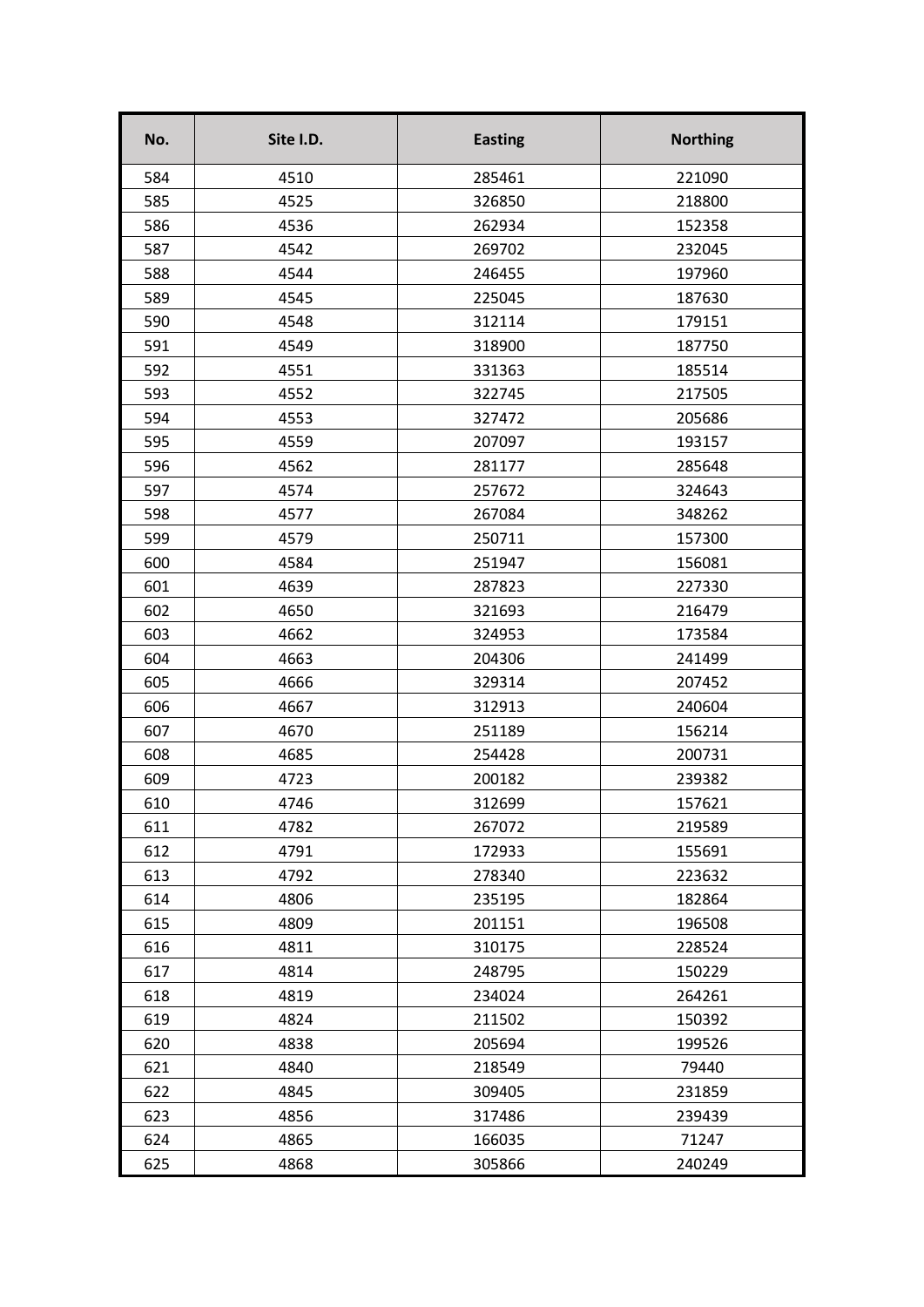| No. | Site I.D. | <b>Easting</b> | <b>Northing</b> |
|-----|-----------|----------------|-----------------|
| 626 | 4875      | 293297         | 238375          |
| 627 | 4879      | 190815         | 299192          |
| 628 | 4881      | 185727         | 152222          |
| 629 | 4885      | 113813         | 317571          |
| 630 | 4894      | 259858         | 247024          |
| 631 | 4897      | 170010         | 337056          |
| 632 | 4900      | 147915         | 302062          |
| 633 | 4901      | 319404         | 230953          |
| 634 | 4902      | 303040         | 308228          |
| 635 | 4929      | 131778         | 224900          |
| 636 | 4932      | 168695         | 232595          |
| 637 | 4935      | 209766         | 295669          |
| 638 | 4940      | 156629         | 158338          |
| 639 | 4963      | 76731          | 246621          |
| 640 | 4967      | 314428         | 230521          |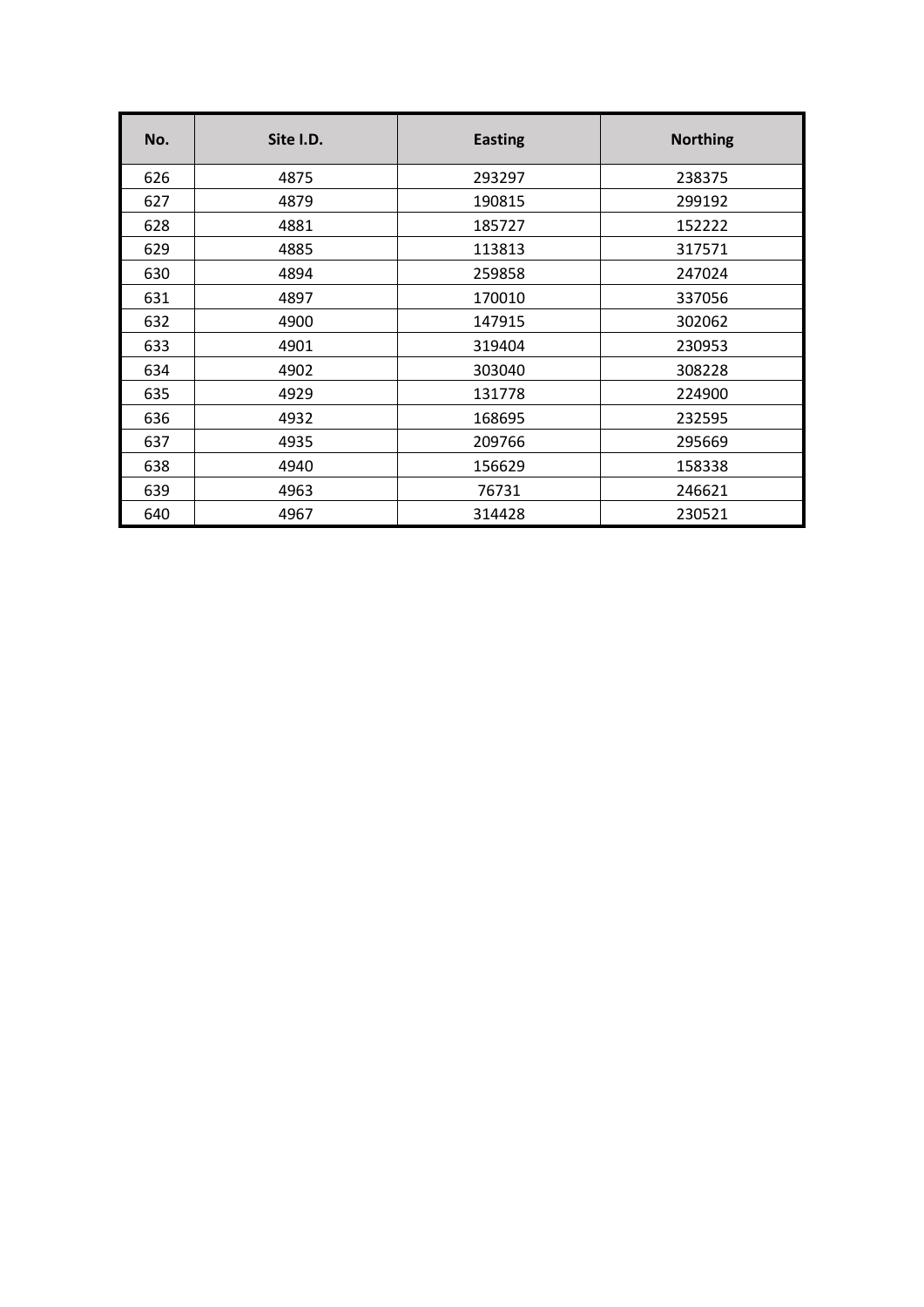## **Schedule 2**

| No.            | <b>Manufacturer</b> | Component  | <b>Equipment No.</b> |
|----------------|---------------------|------------|----------------------|
| $\mathbf 1$    | Redacted            | <b>RBS</b> | Redacted             |
| $\overline{2}$ | Redacted            | <b>RBS</b> | Redacted             |
| 3              | Redacted            | Antenna    | Redacted             |
| 4              | Redacted            | Antenna    | Redacted             |
| 5              | Redacted            | Antenna    | Redacted             |
| 6              | Redacted            | Antenna    | Redacted             |
| 7              | Redacted            | Antenna    | Redacted             |
| 8              | Redacted            | Antenna    | Redacted             |
| 9              | Redacted            | Antenna    | Redacted             |
| 10             | Redacted            | Antenna    | Redacted             |
| 11             | Redacted            | Antenna    | Redacted             |
| 12             | Redacted            | Antenna    | Redacted             |
| 13             | Redacted            | Antenna    | Redacted             |
| 14             | Redacted            | Antenna    | Redacted             |
| 15             | Redacted            | Antenna    | Redacted             |
| 16             | Redacted            | Antenna    | Redacted             |
| 17             | Redacted            | Antenna    | Redacted             |
| 18             | Redacted            | Antenna    | Redacted             |
| 19             | Redacted            | Antenna    | Redacted             |
| 20             | Redacted            | Antenna    | Redacted             |
| 21             | Redacted            | Antenna    | Redacted             |
| 22             | Redacted            | Antenna    | Redacted             |
| 23             | Redacted            | Antenna    | Redacted             |
| 24             | Redacted            | Antenna    | Redacted             |
| 25             | Redacted            | Antenna    | Redacted             |
| 26             | Redacted            | Antenna    | Redacted             |
| 27             | Redacted            | Antenna    | Redacted             |
| 28             | Redacted            | Antenna    | Redacted             |
| 29             | Redacted            | Antenna    | Redacted             |
| 30             | Redacted            | Antenna    | Redacted             |
| 31             | Redacted            | Antenna    | Redacted             |
| 32             | Redacted            | Antenna    | Redacted             |
| 33             | Redacted            | Antenna    | Redacted             |
| 34             | Redacted            | Antenna    | Redacted             |
| 35             | Redacted            | Antenna    | Redacted             |
| 36             | Redacted            | Antenna    | Redacted             |
| 37             | Redacted            | Antenna    | Redacted             |
| 38             | Redacted            | Antenna    | Redacted             |

# **The Apparatus for Wireless Telegraphy to which this Licence Applies:**